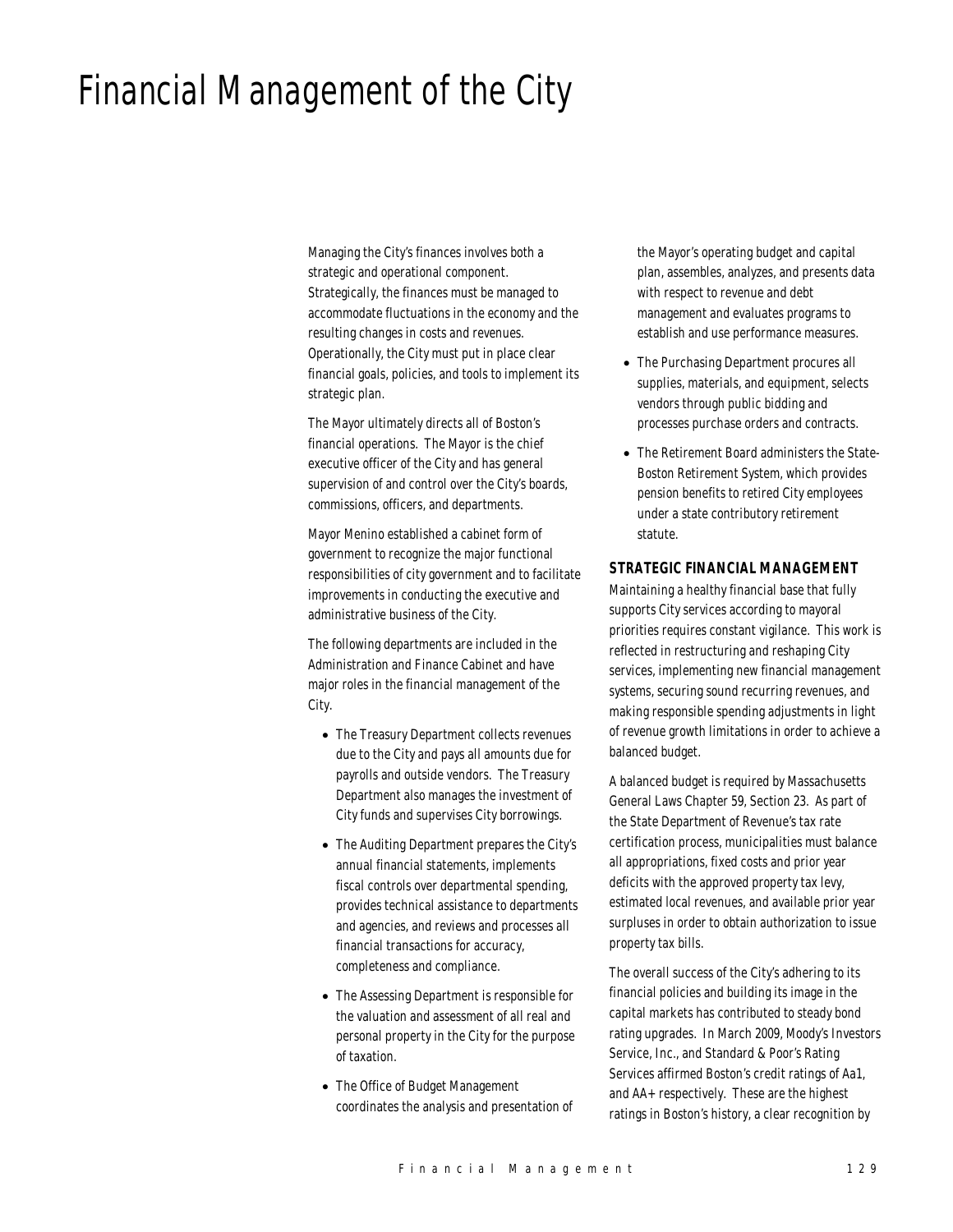the credit markets of the City's strong proactive management.

Investors are willing to invest in bonds with higher credit quality, thereby lowering the interest rate the City must pay to service its debt. Solid credit ratings have allowed the City to borrow money more affordably. Fourteen investors bid on the City's bonds in March 2009, up from nine the previous year – a strong statement that markets are confident in Boston. The City has also refinanced close to \$575 million of existing debt since 2001, saving \$32.4 million on a present value basis.

## *Maximizing Return on Investment*

The City works to improve service delivery by constantly reassessing the management, organization, and distribution of financial and human resources toward those priority goals that maximize return and improve efficiency. The Office of Budget Management (OBM) supports departments in their work by providing analysis and technical assistance.

Ongoing investment in the city's resources people, property, and systems - is critical to guaranteeing solid service delivery for the future. Capital investments weigh changing service needs with the need for adequate building maintenance and upgrades. Human resource training has included specialized management training and a performance appraisal system.

The City's technology needs are continually assessed and updated. The City recently completed an analysis of strategies to strengthen its Citizen Relationship Management systems that may result in operational efficiencies and improved customer service. An implementation plan has been identified to improve the handling of citizen service calls and implement supporting technology in select front-line agencies.

To meet the demands of a modern workforce, the City is also leveraging technology throughout its human resource strategies, including implementation of an employee web portal to enhance internal communication, and a fully integrated online Career Center enabling webbased job posting, recruiting, candidate selection and seamless transition to existing HR data systems.

# *Protecting, Diversifying and Growing the Revenue Base*

Nearly 80% of total general fund revenue comes from just two sources, the property tax and state aid from the Commonwealth. The City continues to support the dual goals of diversifying its revenue base while more closely matching revenues with its economic strengths.

Recent trends in the property tax and state aid highlight the dangers of the City relying too heavily on so few sources of revenue. The average single-family property tax bill has increased 58.7% between FY02 and FY09, and the percentage of the total tax levy being born by residents versus businesses has increased from 30% to nearly 36% during the same period.

Net state aid to the City has been reduced \$66.9 million or 15.6% between FY02 and FY09. In FY09, the Governor further decreased the City's aid by another \$22.9 million mid-year, thereby increasing the total FY02 to FY09 reduction to \$89.8 million or 21.0%

Recognizing the threat to fiscal stability represented by these trends in property tax and state aid the Mayor has repeatedly filed legislation diversify City's revenue structure and to secure and grow its tax base.

Specifically, the Mayor has proposed establishing local option taxes on restaurant meals and parking. These small but broad-based taxes would serve multiple purposes; generally increasing with inflation; relieving pressure on the property tax; filling in some of the state aid gap; matching the City's economic activity and related cost increases; and, exporting tax burden to non-residents who use City services. Subsequent to the passage of the City's FY10 budget the State approved, and the City adopted, local option tax increases of .75% for meals and 2% for hotels.

The Mayor has also filed legislation to protect the property tax base by closing property tax loopholes that allow exemptions for certain equipment in the telecommunications industry. These exemptions have the effect of shifting tax burden to other businesses and residents. The Appellate Tax Board and the Supreme Judicial Court have both sided with the City on parts of these exemptions, and it appears as though the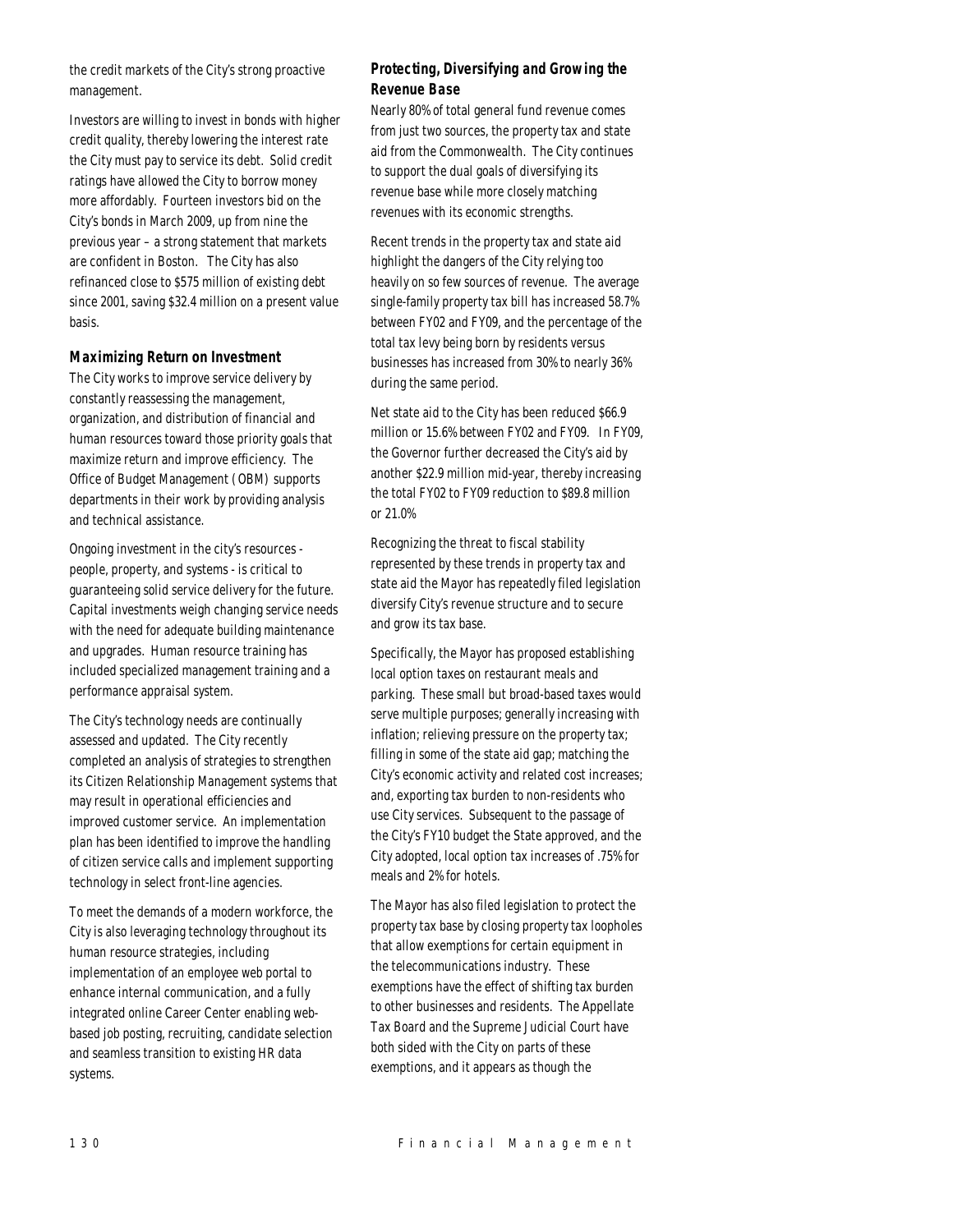Legislature will take steps necessary to permanently correct the issue.

As a matter or course, the City regularly reviews its fee and fine structure for any necessary increases to cover the cost of providing services or deterring undesired behavior. In addition, efforts continue to maximize current revenue sources and to develop new sources of recurring revenue at the local level.

## *INTERNAL MANAGEMENT CONTROLS*

Pursuant to state law mandates and policy initiatives, the City has established a system of internal management controls to manage its financial operations effectively. These controls are designed to maximize revenue collections, monitor operating and capital spending, evaluate infrastructure needs, and enhance the City's internal control of business procedures. The major components of the City's system of financial management controls are discussed below.

## *Expenditure Controls*

The City operates under several statutory financial control systems. Certain controls established in the 1982 Funding Loan Act and its 1986 amendments set limits on flexibility in financial administration. For example, under the 1982 Funding Loan Act, until April 15 of each year, the Mayor is authorized to reallocate no more than \$3 million.

Several other financial controls were enacted by state law and implemented during the 1980s. An expenditure allotment system prevents departmental overspending of personnel appropriations. Additional state law provisions are directed at the control of School Department spending. These controls, teamed with conservative and cautious estimates of annual revenue, have aided the City in avoiding operating budget deficits every year since FY85, and have aided the School Department in avoiding operating budget deficits every year since FY90.

## *Capital Planning*

The Office of Budget Management's Capital Budgeting Program is responsible for managing the capital budget of the City. It evaluates the condition of the City's infrastructure, forecasts the timing and financial requirements of new construction and rehabilitation, and makes recommendations on the allocation of current and

future resources. The Capital Budgeting Program plays an ongoing supervisory role during the project implementation phase by reviewing and approving all capital contracts and monitoring project costs and schedules to ensure the adequacy of available funding sources.

The capital planning process is synchronized with the annual operating budget cycle, allowing for the regular reassessment of capital needs and projections, as well as the update of a rolling fiveyear capital plan.

The City funds its capital plan primarily through the issuance of general obligation bonds. The size of the City's bond issues is consistent with the City's financial management policies regarding its level of debt and debt service.

## *Contracting Procedures*

The Uniform Procurement Act, Massachusetts General Laws Chapter 30B, enacted by the Commonwealth in 1990 (the UPA), creates uniform procedures for the contracting of services and supplies by all municipalities in the Commonwealth. The City has implemented internal processes to conform its contracting procedures to the requirements of the UPA.

## *Tax Collections*

The City's aggressive enforcement program works to reduce the number of tax accounts that are delinquent and to discourage new delinquencies. The City achieved a property tax collection rate of 98.7% of the FY08 gross levy as of June 30, 2008. The City's program includes a variety of collection remedies authorized by state statute.

The Taxpayer Referral and Assistance Center provides "one-stop" service to Boston taxpayers on tax-related matters. An on-line bill payment option is offered for taxpayer convenience. Parcelspecific information as well as payment history is also available on-line.

# *Performance Management and Program Evaluation*

Boston About Results (BAR) is the City's performance management and evaluation program. BAR aims to create a sustainable and reliable performance management system which captures the core functions of City departments and tracks progress on citywide strategic goals. BAR provides information that assists in the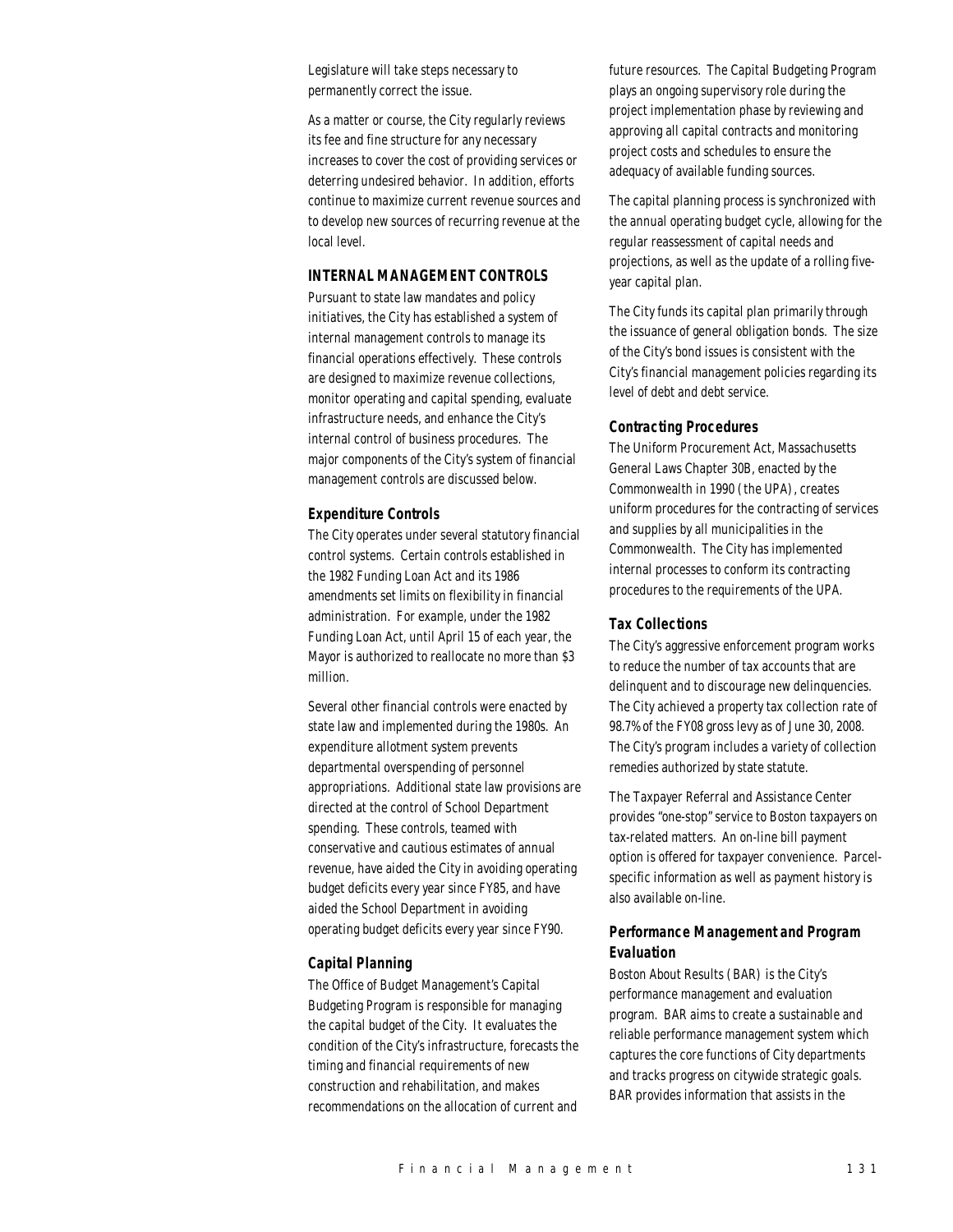decision making process, identifies areas of improvement, and communicates performance results to a broad range of stakeholders.

Using performance management as its foundation, BAR encourages organizational changes and operational improvements that increase the effectiveness and productivity of City departments.

The Office of Budget Management (OBM) plays a central role in the collection and analysis of performance data, by ensuring proper documentation of results, and assisting departments in pursuing opportunities for improvements. All financial commitments by departments are first reviewed by OBM for conformance with service priorities and funding availability.

# *Energy Management*

The Mayor's Energy Management Board is charged with making decisions regarding the City's procurement, use, and conservation of energy as well as the minimization of the impact of fossil fuel consumption on public health. The Energy Management Board is comprised of the City's Director of Administration and Finance and Collector-Treasurer, Chief of Environmental and Energy Services, Chief of Public Property, and Chief of Public Health.

The Energy Management Board commissioned an Integrated Energy Management Plan that is intended to assure progress toward the fulfillment of its mission. The Integrated Energy Management Plan was finalized in fiscal 2006.

Two significant projects identified in the Integrated Energy Management Plan are underway. Energy efficient lighting controls are being installed in Boston City Hall and a similar project at the main branch of the Boston Public Library is in the planning stages.

Since March 2005, the City has independently contracted with third party electricity suppliers to meet all of the City's electricity supply requirements. To date, the supply costs the City has paid to its third party electricity supplier have been less than the default supply costs offered by the City's local electricity distribution company, NSTAR - Boston Edison (BECo).

## *Debt Management*

The Treasury Department manages all City borrowings. The City's cash flow is carefully managed and anchored by quarterly billing of the property tax and quarterly receipt of state aid distributions, eliminating the need for short-term borrowings. Guidelines established by the Treasury set forth the City's management policies toward rapidity of debt repayment, debt affordability, the limitation on the level of variable rate debt the City will issue, and the target savings amount on debt to be refinanced.

Two mainstays of the City's positive debt service position have been the relative stability of the annual debt cost to remain below 7% of total general fund expenditures and the adherence to rapid debt retirement, ensuring that at least 40 percent of outstanding principal be retired in five years, and 70 percent in ten years.

The City also utilizes lease-purchase financing of equipment with a three to seven year useful life. Annual lease-purchase financing totaled \$22.3 million in FY08 and was reduced to \$14 million in FY09. The FY10 and FY11 lease-purchase authorizations will again be lowered to \$8.8 million \$10.6 million respectively. Lease-purchase financing is used to replace front line equipment such as vehicles and upgrade technology and telecommunications equipment.

## *Pension Management*

The State-Boston Retirement System (SBRS), of which the City is the largest member, performs a full valuation every two years to determine the total system liability and assets, and the annual funding requirement for future years. As of January 1, 2008, the SBRS pension liability was 67.6% funded. The SBRS hires an investment manager who oversees the various fund managers of the SBRS pension assets. Through the last reporting period with final results available, calendar 2008, the long-term investment performance of the SBRS has exceeded the longterm investment assumption of 8% upon which the funding schedule is partly based. The average annualized return from January 1, 1985 through December 31, 2008 was 8.7%. Its intermediate five-year (ending December 31, 2008) average annualized return was 3.2% and short-term (2008 only) return was a negative 24.2%. In 2008 the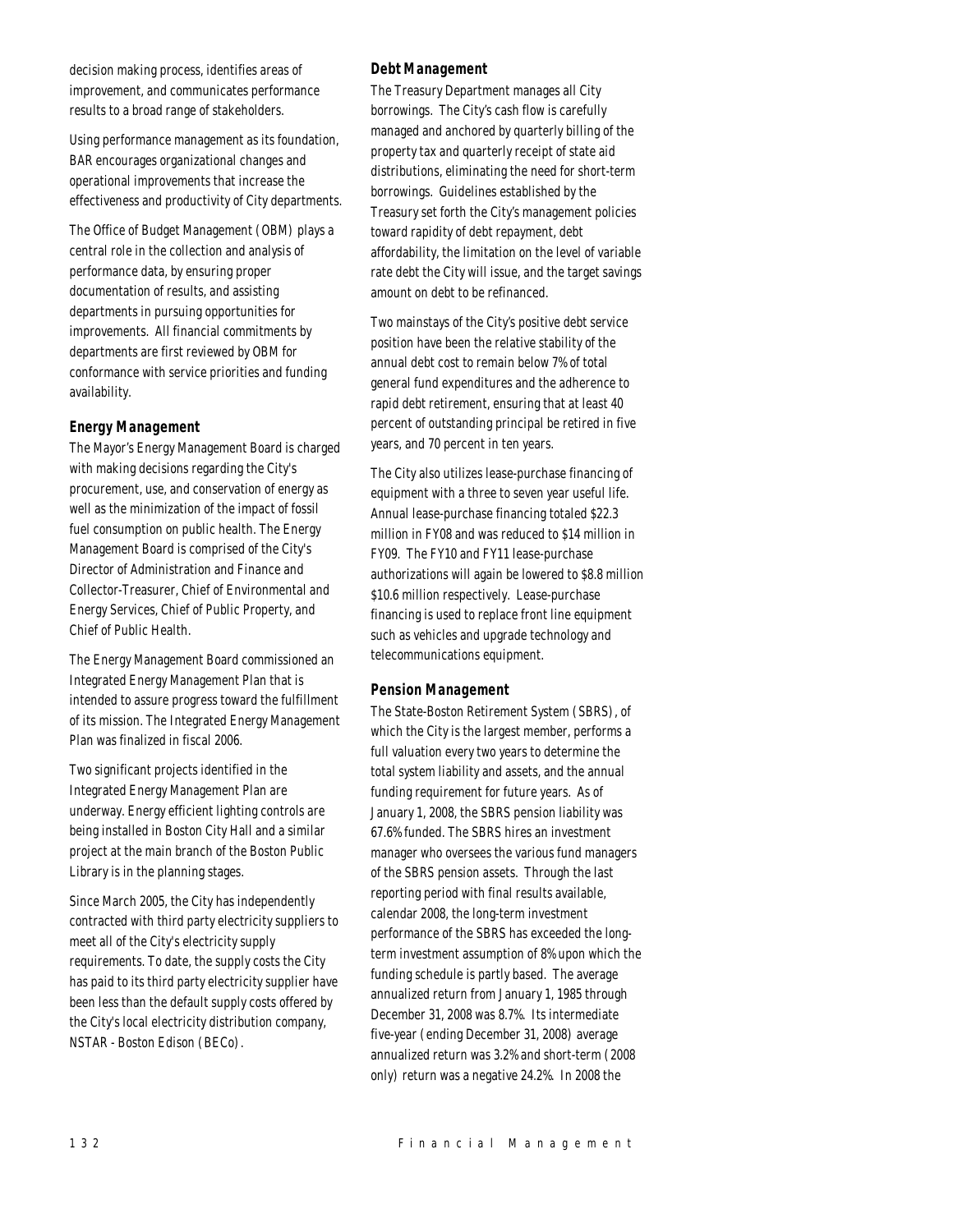composite short-term rate of return for all Massachusetts' public pension funds was a negative 28.6%. These are the latest available returns from final reports. However, preliminary results for the first two quarters of 2009 point toward a return to a positive rate of return. The potential long-term budgetary implications of the 2008 loss are discussed in detail in the Budget Summary section. Over the years, the City has worked with the SBRS to maintain a conservative and responsible pension-funding schedule. This has included maintaining a conservative investment rate of return assumption and a funding schedule that fully funds the system several years earlier than the statute requires.

#### *Other Post Employment Benefits (OPEB)*

The City's actuarial consultants provided an updated actuarial valuation of the City's OPEB obligation as of June 30, 2007. The valuation estimated the total OPEB actuarial accrued liability as of that date to be between \$5.65 billion (pay-as-you-go) and \$3.1 billion (pre-funded). The City will allocate an additional \$20 million in FY10 (\$20 million and \$25 million was appropriated in FY08 and FY09, respectively). This year's appropriation is again an acknowledgement payment, an amount which only partially funds the annual required contribution, estimated in the most recent valuation at between \$222 million and \$344 million, depending on the investment return assumption. The City's OPEB financing plan continues to strive to balance the requirement to provide public services with providing health benefits for our employees both now and when they retire.

 Statewide legislation was signed by the Governor in January 2009, giving cities and towns the mechanism to invest under the "prudent investor rule," allowing investment which typically would generate more substantial returns. The City has adopted this local option statute.

#### *Risk Management*

Risk related costs include legal liability claims, property losses, workplace injuries, employee healthcare, and unemployment compensation. These costs are managed by central departments, such as Law and Human Resources, in addition to individual operating departments. The Office of Budget Management works to maximize the effectiveness of these intradepartmental efforts by

reviewing cost trends, assisting in improvements, and implementing the City's risk financing strategy.

The City's risk financing strategy is a planned selfinsurance program which protects both individual departments' budgets and the citywide budget through central accounts, reserves and catastrophic commercial insurance.

The City budgets and funds for predictable risk related costs through the general fund, except for self-insured healthcare costs, which are managed by Blue Cross Blue Shield, and financed through an employee/employer trust fund established in compliance with Section 3A of Chapter 32B of the General Laws.

For unexpected large losses, the City continues to build a catastrophic risk reserve, the available balance of which will reach \$12.5 million at the end of fiscal 2009. Commercial insurance is purchased strategically for certain exposures. A catastrophic property insurance policy provides \$100 million all risk protection after a \$10 million deductible; boiler and machinery losses are insured up to \$10 million; and, 75% of the City's healthcare costs are insured through HMOs.

## *Reserve Fund*

As required by law since 1986, the City has maintained a reserve fund equal to 2 1/2% of the preceding year's appropriations for all City departments except the School Department. The fund may be applied to extraordinary and unforeseen expenditures after June 1 in any fiscal year with the approval of the Mayor and the City Council. To date, this budgetary reserve has not been utilized. As of June 30, 2008, the reserve fund had a balance of \$27.5 million. The City fulfilled the FY09 reserve requirement by adding \$1.1 million to the reserve before the close of FY08. The City expects to fulfill any FY10 requirement prior to the close of FY09.

#### *Accounting System*

Financial management is supported through the City's PeopleSoft System. This integrated financial and human resources management system is designed to track and control daily activities and report the financial position of the City. This system supports the rigorous monitoring and reporting requirements enforced by the City.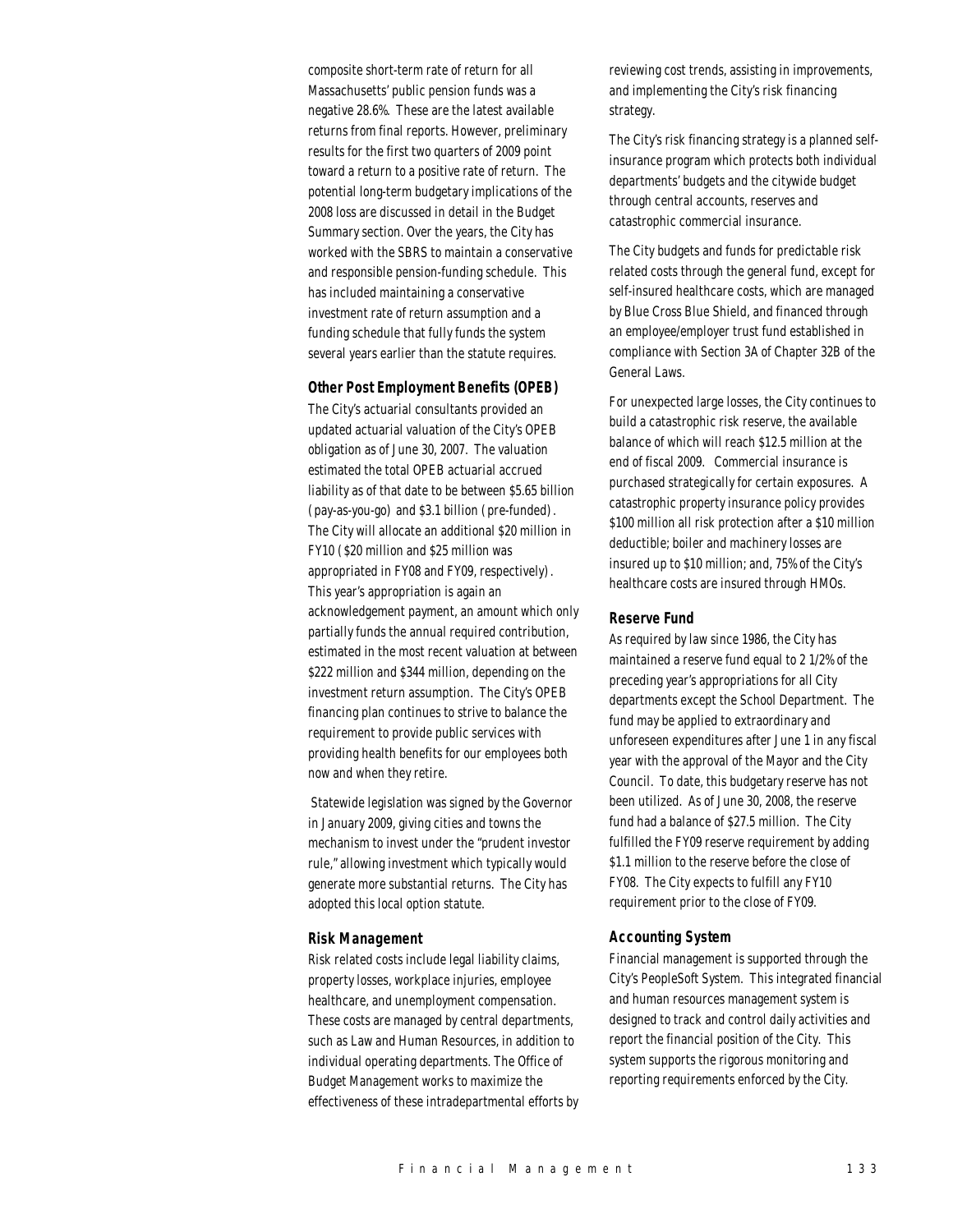

## *Management Letters*

Following the completion of the financial statements, the City's independent auditors deliver a management letter containing comments and recommendations on internal financial controls. The current management letter indicated no material weaknesses in the City's management.

# *General Fund Equity*

The City's management of its finances has resulted in a continuing upward trend in general fund equity. This trend was interrupted by the merger of the City's two public hospitals with a private hospital to form a new private entity in 1996. This improved the City's future financial outlook by shielding the City from the likely growth in hospital subsidies that would have been required without the merger.

General Fund equities for FY02 appear artificially high as compared to prior years due to the required implementation of Governmental Accounting Standards Board (GASB) Statement No. 34, Basic Financial Statements and Management's Discussion and Analysis for State and Local Governments. GASB No. 34 fundamentally changed the treatment of liabilities and receivables in the General Fund.

 It is expected that the actual results at the close of FY09 will not add to the upward trend in general fund equity that the City has experienced since

FY96. The City expects to preserve its policy of maintaining a GAAP Undesignated Fund Balance in the General Fund that is 10% or higher than the current fiscal year's GAAP General Fund Operating Expenditures, while maintaining a Budgetary Undesignated Fund Balance between 5% and 10% of Budgetary Operating Expenses (Figure 1).

# *Auditing and Budgeting Practices*

The City prepares its comprehensive financial reports in accordance with generally accepted accounting principles (GAAP). However, accounting practices established by the Commonwealth's Department of Revenue, the socalled budgetary basis method of accounting, are used in the annual general fund budget and property tax certification process. Budgetary basis departs from GAAP in the following ways:

(a) Real and personal property taxes are recorded as revenue when levied (budgetary), as opposed to when susceptible to accrual (GAAP).

(b) Encumbrances and continuing appropriations are recorded as the equivalent of expenditures (budgetary), as opposed to a reservation of fund balance (GAAP).

 (c) Certain activities and transactions are presented as components of the general fund (budgetary), rather than as separate funds (GAAP).

 (d) Prior years' deficits and utilized available funds from prior years' surpluses are recorded as expenditure and revenue items (budgetary), but have no effect on GAAP expenditures and revenues.

In addition, there are certain differences in classifications between revenues, expenditures and transfers. The reconciliation in Figure 2 summarizes the differences between budgetary and GAAP basis accounting principles for the year ended June 30, 2008.

Financial statements for the fiscal year ended June 30, 2009 are expected to be available in late fall.

# *Fund Structure and Use*

The accounts of the City are organized on a fund basis. Each fund is considered to be a separate accounting entity and complies with financerelated legal requirements. All of the funds of the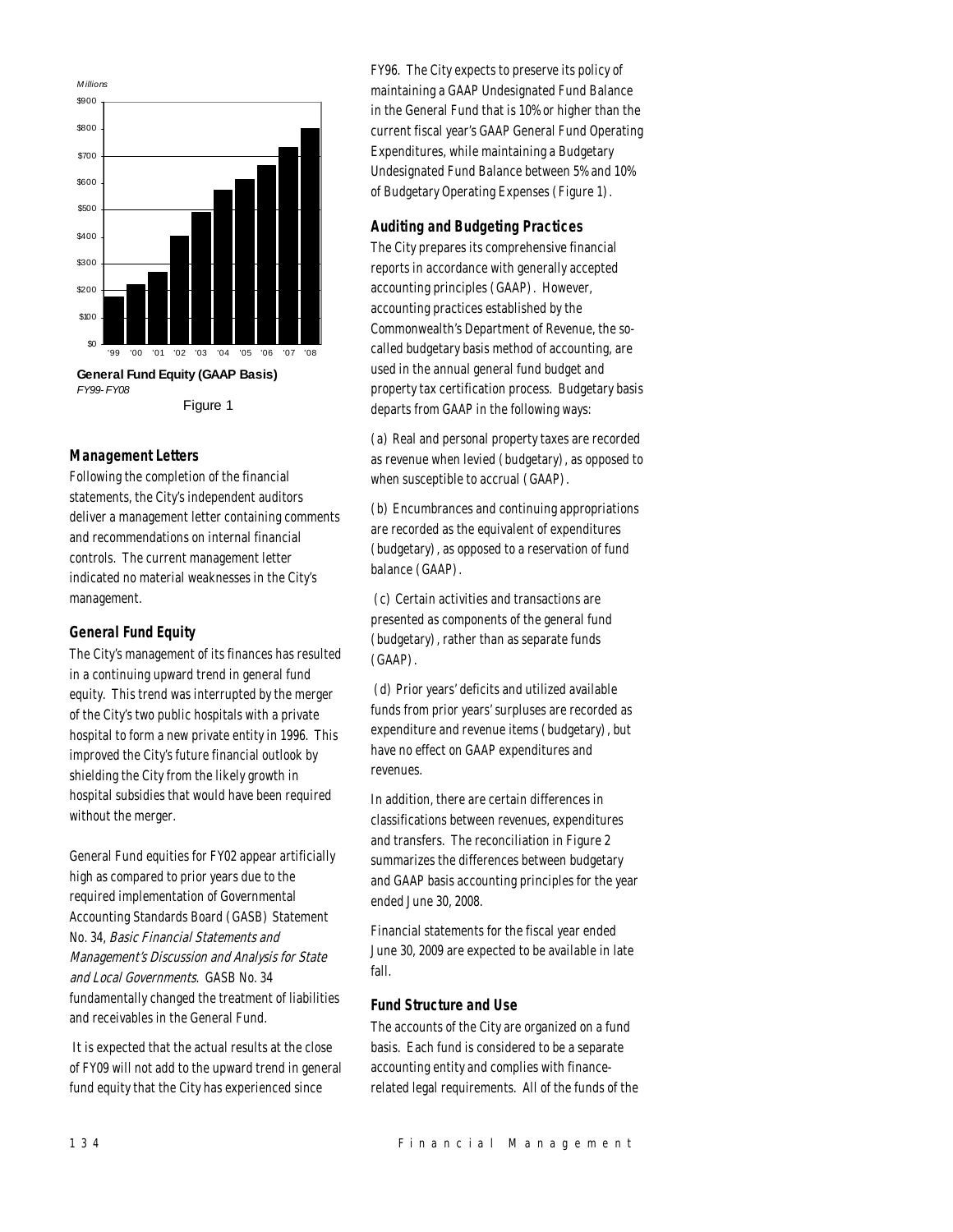City can be divided into three categories: Governmental Funds, Proprietary Funds and Fiduciary Funds.

The City has four governmental funds. The General Fund, the Special Revenue Fund, the Capital Projects Fund and all non-major governmental funds in an "Other" category.

The General Fund is the only fund for which a budget is legally adopted and is used to account for all revenues, expenditures and other financial resources except those required to be accounted for in other funds.

 The Special Revenue Fund is used to account for the proceeds of specific revenue sources that are legally restricted for specific purposes. This fund accounts for a number of federal and state grants that provide additional support to department programs. It also accounts for money that has been set aside by state statute and can also be used to support the City's general fund operations.

The Capital Projects Fund accounts for financial resources, primarily from the issuance of bonds, used for the acquisition or construction of major capital facilities.

Proprietary Funds are used to show activities that operate more like those of commercial enterprises (Enterprise Funds). Both the Convention Center Fund and the Hospital Bond Fund were established for activities related to bonds for which revenue streams have been pledged as security repayment.

Fiduciary Funds are used to account for resources held for the benefit of parties outside City government and are not available to support the City's own programs. The City's fiduciary funds are the Employee Retirement Funds and Private Purpose Trust Funds.

The City's operating budget is also supported by available governmental funds transferred and appropriated from three available funds. The City appropriates yearly parking meter revenues (Special Revenue Fund) to support the Transportation Department, cemetery trust monies (Other Governmental Funds) to support the City's maintenance of its public cemeteries, and surplus property disposition proceeds (Capital Projects Fund) to fund a risk retention reserve and the City's "Leading the Way" affordable housing initiative. Figure 5 provides a history, as well as projected changes in fund balances for the available funds used to support the City's operating budget.

Additional discussion of these revenue sources used to support the operating budget can be found in the Summary Budget section.

#### *Budgetary Support*

Budgetary Fund Balance can be appropriated for use during the fiscal year. Budgetary Fund Balance, is more commonly referred to as "Free Cash" when used this way. This item is most simply described as the portion of available reserves, generated to a considerable degree by annual operating surpluses, which the City can

Excess

## *Adjustments Between Budgetary Basis and GAAP Basis of Accounting for FY08*

(in thousands)

|                                                    |           |              | Other<br>Financing<br>Sources | (Deficiency) of<br>Revenue and<br>Other Financing |
|----------------------------------------------------|-----------|--------------|-------------------------------|---------------------------------------------------|
|                                                    | Revenue   | Expenditures | (Uses), Net                   | Sources                                           |
| As reported on a budgetary basis                   | 2.343.109 | 2.327.262    |                               | 15,847                                            |
| Adjustments:<br>Revenues to modified accrual basis | 13.919    |              |                               | 13.919                                            |
| Expenditures, encumbrances and accruals, net       |           | (37, 814)    |                               | 37.814                                            |
| Reclassifications:                                 |           |              |                               |                                                   |
| State-funded teachers' retirement costs            | (103,000) | (105.420)    |                               | 2.420                                             |
| <b>Convention Center Fund Revenue</b>              | (23,000)  |              | 23,000                        |                                                   |
| <b>Transfers</b>                                   | (17, 810) |              | 17,810                        |                                                   |
| As reported on a GAAP basis                        | 2.213.218 | 2.184.028    | 40.810                        | 70.000                                            |

Figure 2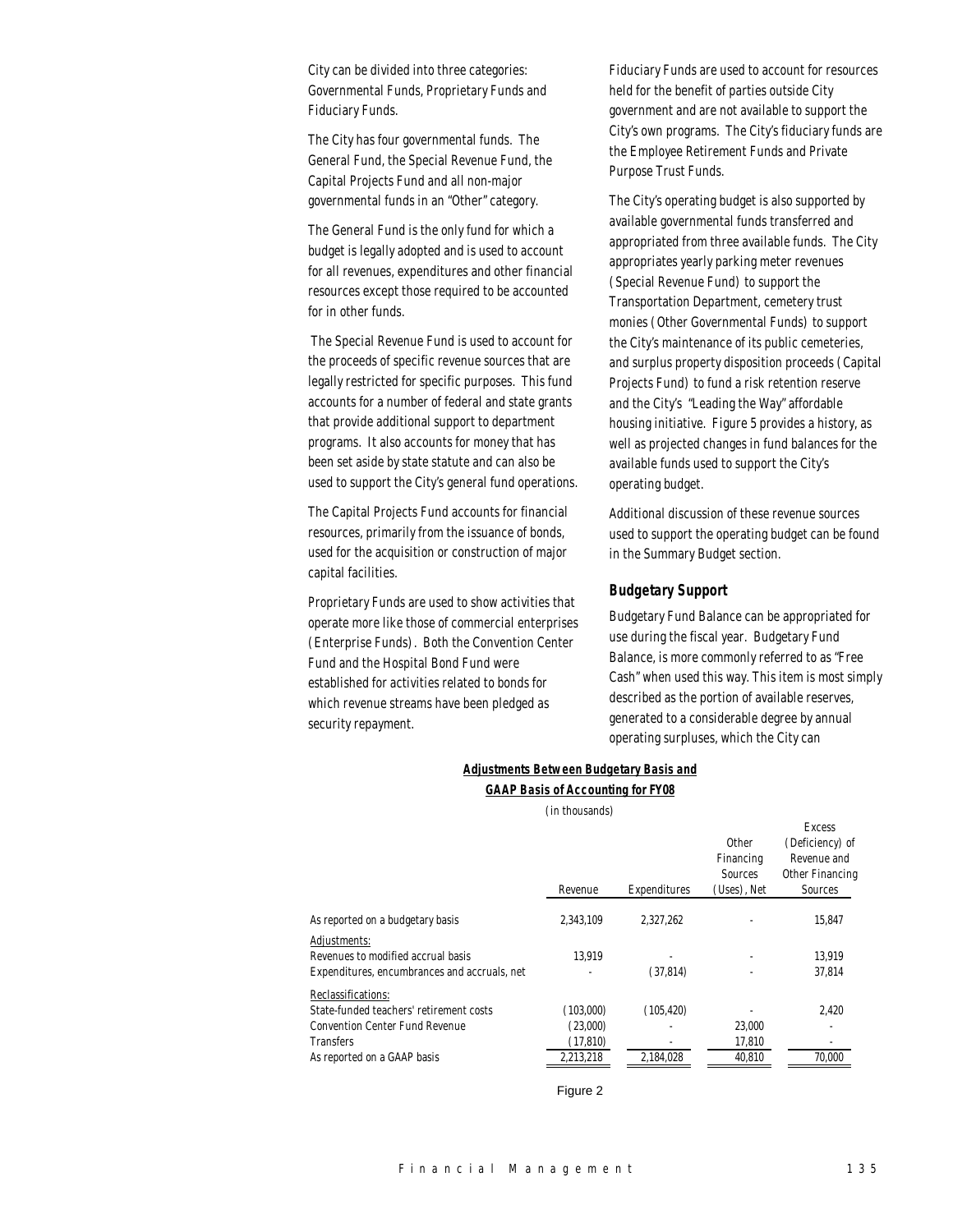responsibly appropriate for spending.

The law governing the calculation and availability of budgetary fund balance for cities and towns is Chapter 59, section 23 of Massachusetts General Law, and is administered by the Massachusetts Department of Revenue. This calculation and the amount produced from it must be certified annually for funds to be appropriated. Prior year certifications and the amount used from each certification are in Figure 3.

| <b>Budgetary Fund Balance</b> |                  |                          |  |  |
|-------------------------------|------------------|--------------------------|--|--|
|                               | Annual           | Amount                   |  |  |
| Date                          | Amount           | <b>Appropriated from</b> |  |  |
| <b>Certified</b>              | <b>Certified</b> | <b>Certification</b>     |  |  |
| 1/12/2005                     | 56.3             | 6.7                      |  |  |
| 3/1/2006                      | 54.4             | 7.5                      |  |  |
| 1/22/2007                     | 63.1             | 20.0                     |  |  |
| 4/3/2008                      | 110.2            | 35.0                     |  |  |
| 3/20/2009                     | 121.2            | 45.0                     |  |  |
| Notes: (\$millions)           |                  |                          |  |  |

#### Figure 3

The FY09 Budget employs the use of a \$35.0 million appropriation from a certification of \$110.2. On March 20, 2009, the Director of Accounts certified that the amount of funds available for appropriation ("free cash"), as of July 1, 2008, was \$121.2. The FY10 Budget assumes the use of \$45 million in Budgetary Fund Balance, \$20 million of which will be used to fund Other Postemployment Benefits (OPEB).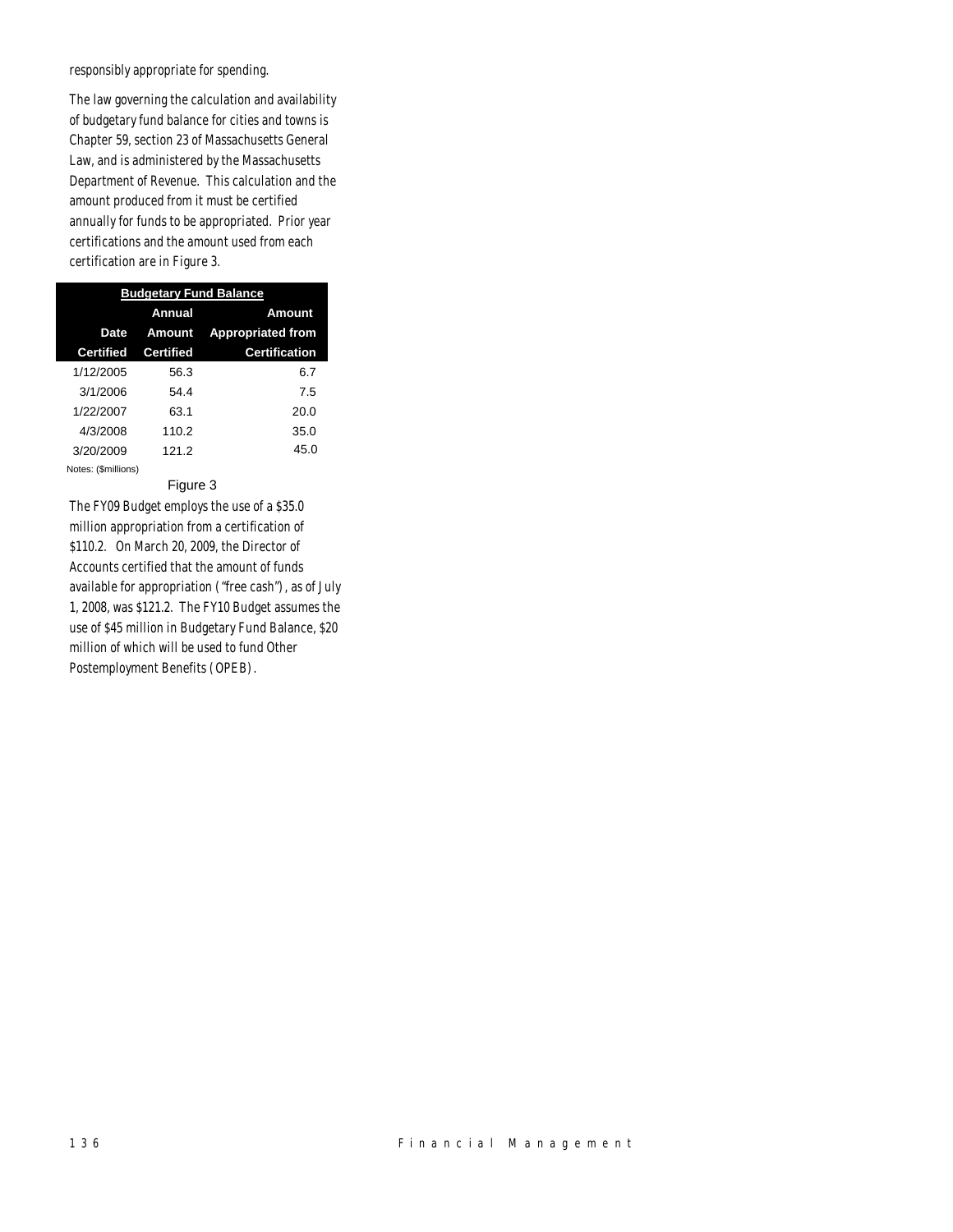# **(in Thousands) Statement of Revenues, Expenditures, and Changes in Fund Balances - General Fund Years ended June 30 2008 and 2007**

|                                         | 2008            | 2007            |
|-----------------------------------------|-----------------|-----------------|
| Revenues:                               |                 |                 |
| Real and personal property taxes        | \$<br>1,316,734 | \$<br>1,258,878 |
| <b>Excises</b>                          | 115,809         | 99,816          |
| Payments in lieu of taxes               | 56,667          | 56,146          |
| Fines                                   | 67,940          | 67,546          |
| Investment income                       | 37,822          | 43,068          |
| Licenses and permits                    | 45,989          | 40,694          |
| Departmental and other                  | 79,030          | 65,661          |
| Intergovernmenatal                      | 493,227         | 484,510         |
| Total revenues                          | 2,213,218       | 2,116,319       |
| Expenditures:                           |                 |                 |
| Current:                                |                 |                 |
| General government                      | 66,927          | 65,223          |
| Human services                          | 29,093          | 26,475          |
| Public safety                           | 509,293         | 477,403         |
| Public works                            | 108,831         | 97,897          |
| Property and development                | 29,876          | 35,506          |
| Parks and recreation                    | 17,418          | 17,000          |
| Library                                 | 27,089          | 31,225          |
| Schools                                 | 782,500         | 743,848         |
| Public health programs                  | 67,694          | 64,559          |
| Judgements and claims                   | 1,967           | 2,257           |
| <b>Retirement costs</b>                 | 95,193          | 92,873          |
| Other employee benefits                 | 190,167         | 175,862         |
| State and district assessments          | 132,792         | 124,243         |
| Capital outlays                         | 9,417           | 1,200           |
| <b>Debt Service</b>                     | 115,771         | 113,212         |
| <b>Total expenditures</b>               | 2,184,028       | 2,068,783       |
| Excess(deficiency) of revenues          |                 |                 |
| over expenditures                       | 29,190          | 47,536          |
| Other financing sources (uses):         |                 |                 |
| Operating transfers in (out)            | 40,810          | 23,221          |
| Payments to escrow agent to refund debt |                 | (105)           |
| Transfers from component units          |                 |                 |
| Transfers to component units            |                 |                 |
| Total other financing sources           | 40,810          | 23,116          |
| Net change in fund balance              | 70,000          | 70,652          |
| Fund balance - beginning                | 732,049         | 661,397         |
| Fund balance - ending                   | \$<br>802,049   | \$<br>732,049   |
|                                         |                 |                 |

Figure 4